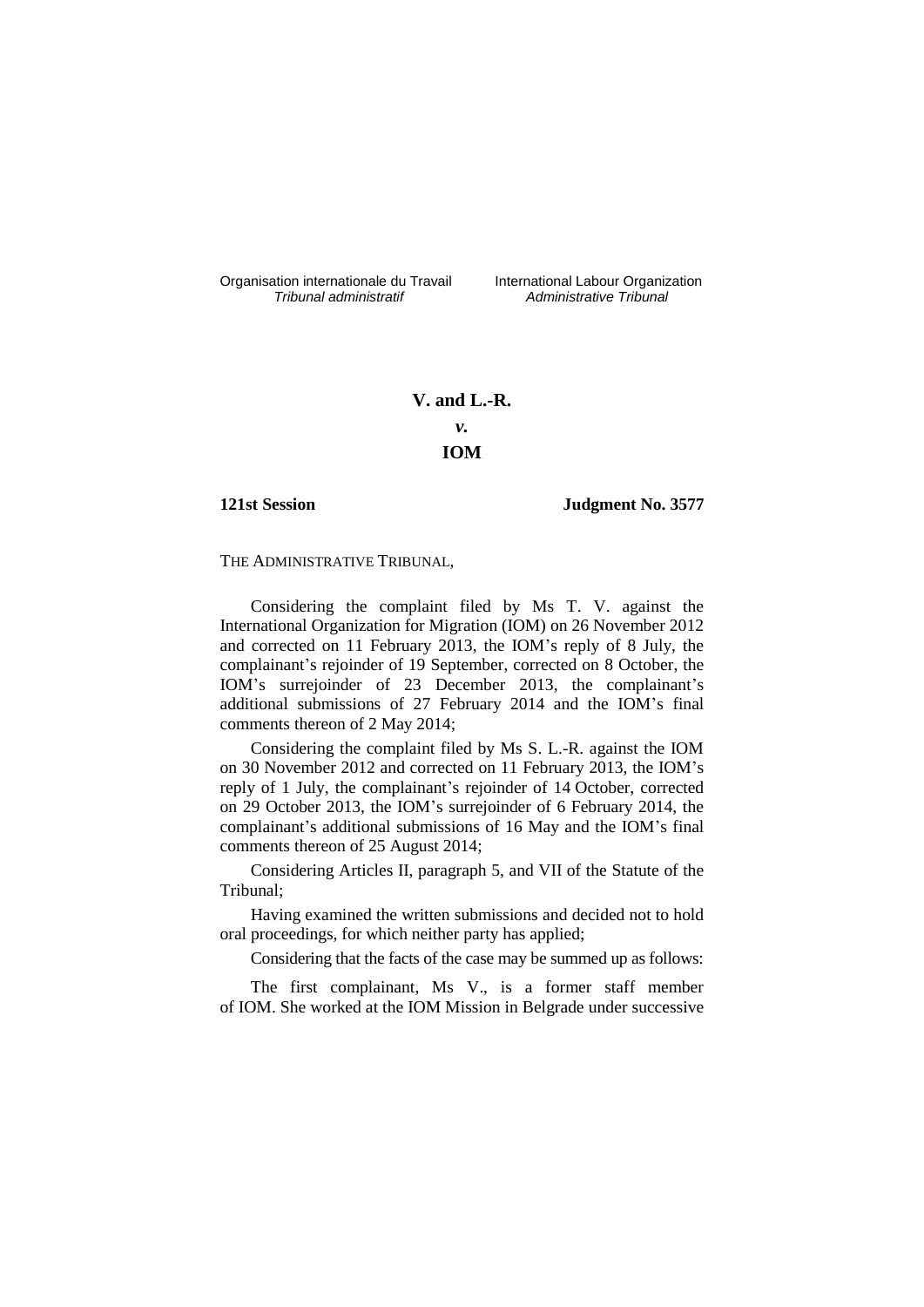fixed-term contracts from 1998 until 2011. Her last contract ran from 1 July through 31 December 2011. By a letter dated 12 December 2011, she was informed that due to a significant decrease in the activities of the project on which she worked, her contract would not be renewed upon its expiry on 31 December 2011 and that her service with the Organization would therefore come to an end on that date. On 27 February 2012 she was notified that she had been granted two-years' Coverage after Cessation of Participation under the IOM Medical Service Plan in connection with a medical condition that she had contracted during her service with IOM. The coverage period was from 1 January 2012 to 30 December 2014.

The second complainant, Ms L.-R., is also a former staff member of IOM. She worked at the IOM Mission in Belgrade under successive fixed-term contracts from February 2001 until November 2011. Her last contract expired on 30 November 2011, at which point she separated from IOM. The programme for which she worked ended in May 2012.

By letters of 3 July 2012 to the Director General and the Ombudsperson, the complainants alleged through their counsel that they had suffered abuse at work and a violation of their dignity, reputation, personal and professional integrity by Mr G., the Chief of the IOM Mission in Belgrade. They asserted that his aggressive behaviour, which had culminated in the decision to terminate their employment, constituted harassment under Serbian law and certain ILO Conventions. Ms V. also asserted that she had contracted an occupational disease. They claimed material and moral damages. On 12 September 2012 the complainants addressed through their counsel the Joint Administrative Review Board (JARB) contesting the Administration's lack of response to their letters of 3 July 2012 and stating their intention to pursue their rights before the Tribunal.

The Officer-in-Charge of Human Resources Management (HRM) responded to the complainants' counsel by two separate letters dated 27 September 2012. Pointing out that the employment relationship between IOM and its staff members was not governed by national law, she noted that the action by each of the complainants against the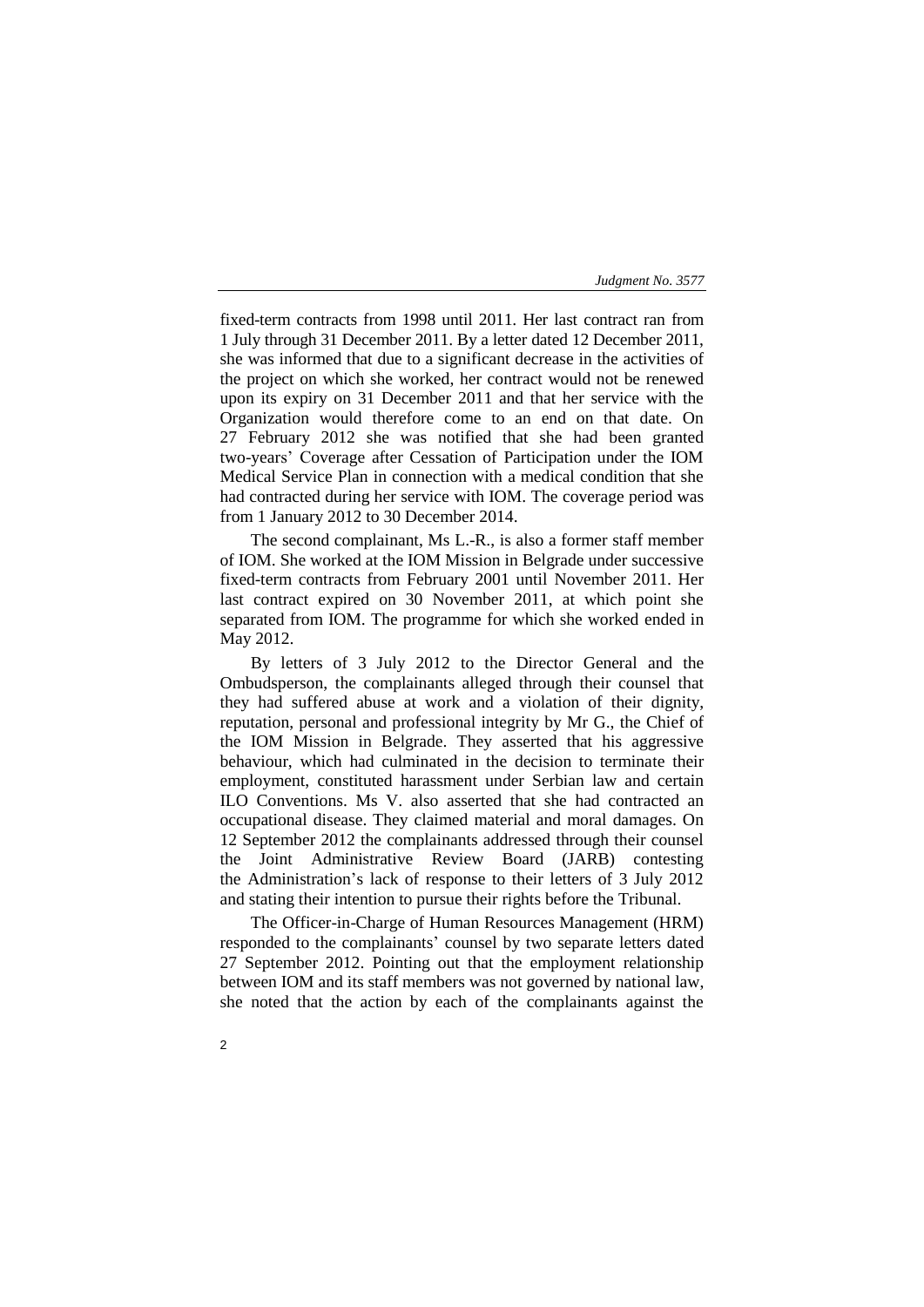respective decisions not to renew their contracts was time-barred because they had failed to submit a request for review of these decisions, i.e. the required Action Prior to the Lodging of an Appeal, within the applicable 60-day time limit. As to their allegations of harassment, the Officer-in-Charge informed the complainants' counsel that the complainants had not made a harassment complaint in accordance with the applicable IOM procedure, thus deciding not to avail themselves of the means put at their disposal. With regard to Ms V.'s claim that she suffered from an occupational disease, the Officer-in-Charge dismissed it on the ground that her illness was not directly attributable to the official duties which she had performed in the course of her employment with IOM.

The complainants filed their complaints respectively on 26 and 30 November 2012 against the implied rejection of their claims of harassment, undue termination and professional illness, which had been notified to the Administration through their letters of 3 July 2012.

Ms V. claims material damages in the amount of 1,350 United States dollars per month for the remainder of her lifetime (850 dollars for the loss of a disability pension and 500 dollars for the loss of social security). She claims moral damages in the amount of 300,000 dollars for the harassment which she suffered and the occupational disease which she contracted. She claims 1,500 dollars in costs.

Ms L.-R. claims material damages in the amount of 500 dollars per month for the remainder of her lifetime for the improper termination of her contract which made her ineligible for drawing a pension from the United Nations Joint Staff Pension Fund. She claims moral damages in the amount of 150,000 dollars for mental distress, fear, and the violation of her reputation and professional and personal integrity. She claims the costs of the procedure.

IOM asks the Tribunal to dismiss the complaints in their entirety as irreceivable pursuant to Article VII, paragraph 1, of the Statute of the Tribunal and, subsidiarily, to dis-miss them as devoid of merit.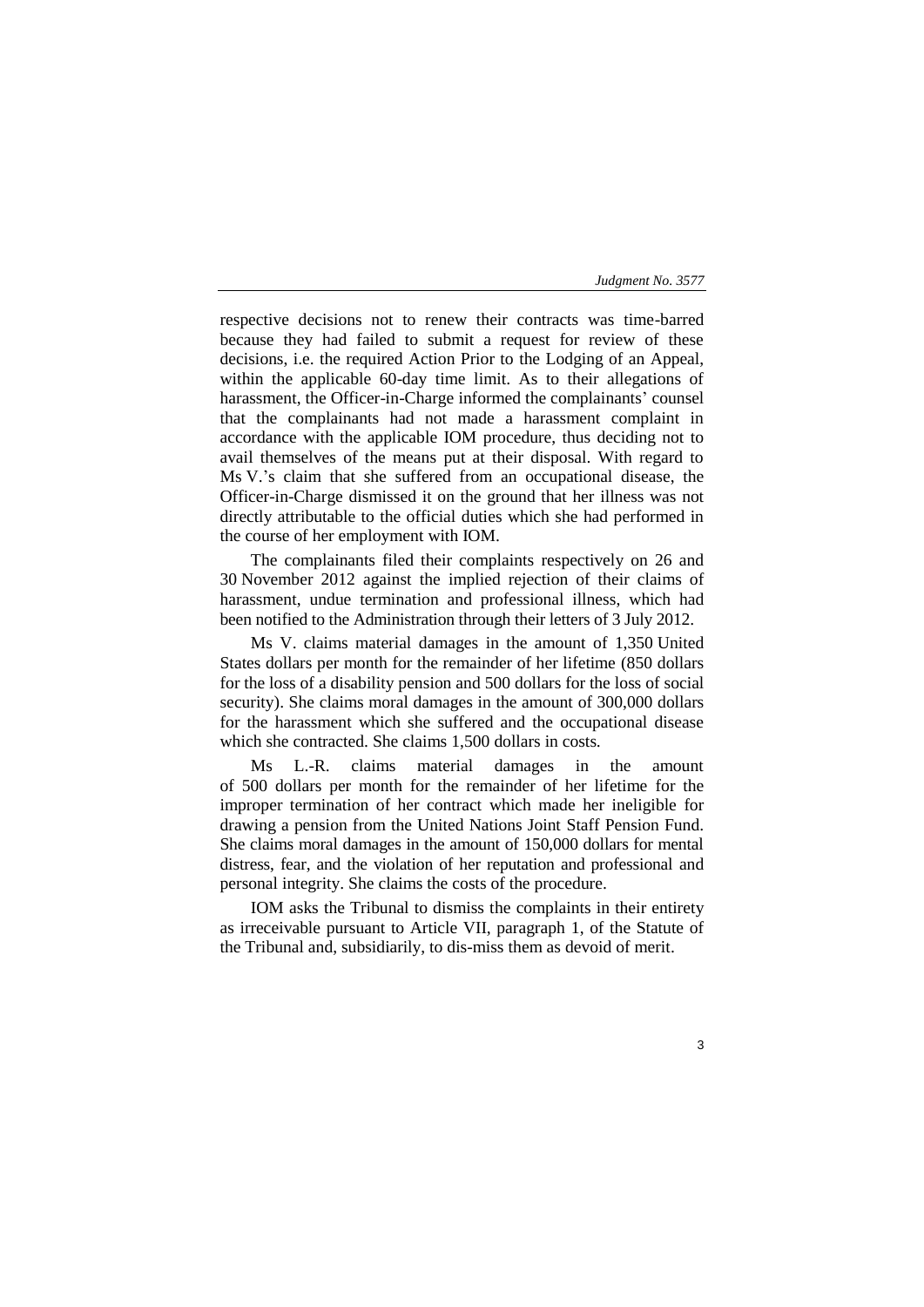## CONSIDERATIONS

1. The first complainant, Ms V., is a former staff member of the IOM Mission in Belgrade, where she held several positions from 1998 to 2011. In December 2011 she was offered a three-month parttime contract (working 20 hours a week) but she declined that offer and her full-time contract expired on 31 December 2011 and was not renewed. Ms V. was informed in a letter dated 27 February 2012 that she had been granted a two-year Coverage after Cessation of Participation for a health disorder which was contracted during her service with IOM. The coverage period was 1 January 2012 to 30 December 2014.

2. Ms V. sent through her counsel a letter to the IOM's Director General and a copy to the Ombudsperson, dated 3 July 2012, stating that she had suffered from abuse at work in the form of repetitive active and passive behaviour towards her by the Chief of Mission, Mr G., which had violated her dignity, reputation, and personal and professional integrity contrary to Serbian law and ILO Conventions. She asserted that the harassment had begun in December 2010 and had lasted throughout the remainder of her contract which was terminated on 31 December 2011. She also submitted that she suffered from an occupational disease and asked for an award of material damages in the amounts of 850 and 500 United States dollars per month for the remainder of her lifetime, as disability pension and social security respectively. She also asked for moral damages stemming from the harassment and occupational disease in the amount of 300,000 dollars. In a letter dated 12 September 2012 to the JARB, she contested through her counsel the Administration's lack of a response to the 3 July letter.

3. The second complainant, Ms L.-R., is a former staff member of the IOM Mission in Belgrade, where she worked from February 2001 until 30 November 2011 when her contract expired and was not renewed.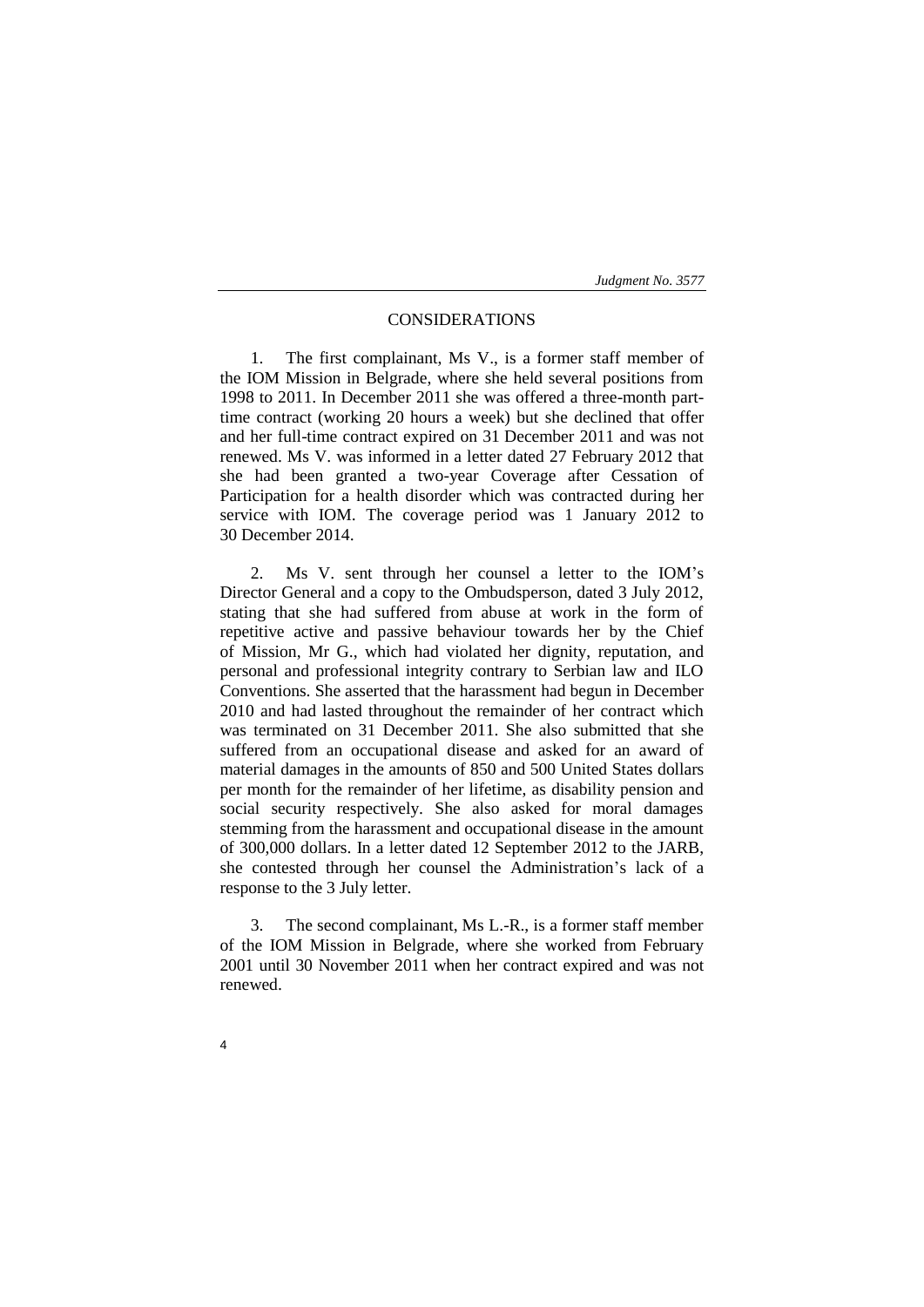5

4. In a letter dated 3 July 2012 to the Director General, making reference to Serbian law and ILO Conventions, Ms L.-R. indicated that in early November 2011, the Chief of Mission, Mr. G., had intentionally harassed her and that his behaviour had ultimately led to the improper termination of her contract. She sought an award of material damages in the amount of 500 United States dollars per month for the remainder of her lifetime and moral damages in the amount of 150,000 dollars. On 12 September 2012, Ms L.-.'s counsel sent a letter to the JARB contesting the lack of a response to her letter of 3 July 2012 to the Director General.

5. In two separate letters, both dated 27 September 2012, the Officer-in-Charge of Human Resources Management (HRM) responded to the complainants. It was pointed out in both letters that IOM is immune from Serbian jurisdiction, is not subject to national law, and must follow IOM's internal rules and regulations. It was noted in the letter to Ms L.-R. that her contract was not terminated, but that it had expired on 30 November 2011 and was not renewed. In the letter to Ms V. it was also noted that her contract was not terminated but that it had expired on 31 December 2011 and was not renewed. In both letters it was stated that in accordance with IOM's internal rules and the Statute of the JARB, the complainants had 60 days after receiving notification of the contested administrative decisions (i.e. the nonrenewal of their contracts) to submit an Action Prior to the Lodging of an Appeal, requesting review of the contested decisions. As the complainants' first letters were both sent on 3 July 2012, IOM considered their actions regarding the non-renewal of their contracts to be time-barred. It was further stated that IOM provides an internal procedure to address complaints of harassment and that under the law of the international civil service, the onus of proof lies with the person alleging the harassment. It was noted that neither complainant had made any harassment complaint in accordance with that procedure. With regard to Ms V.'s claim of suffering from an occupational disease, it was noted that contrary to her assertions, her illness was not service-incurred. Her continued coverage under the Medical Service Plan , in accordance with its rules, allowed for her to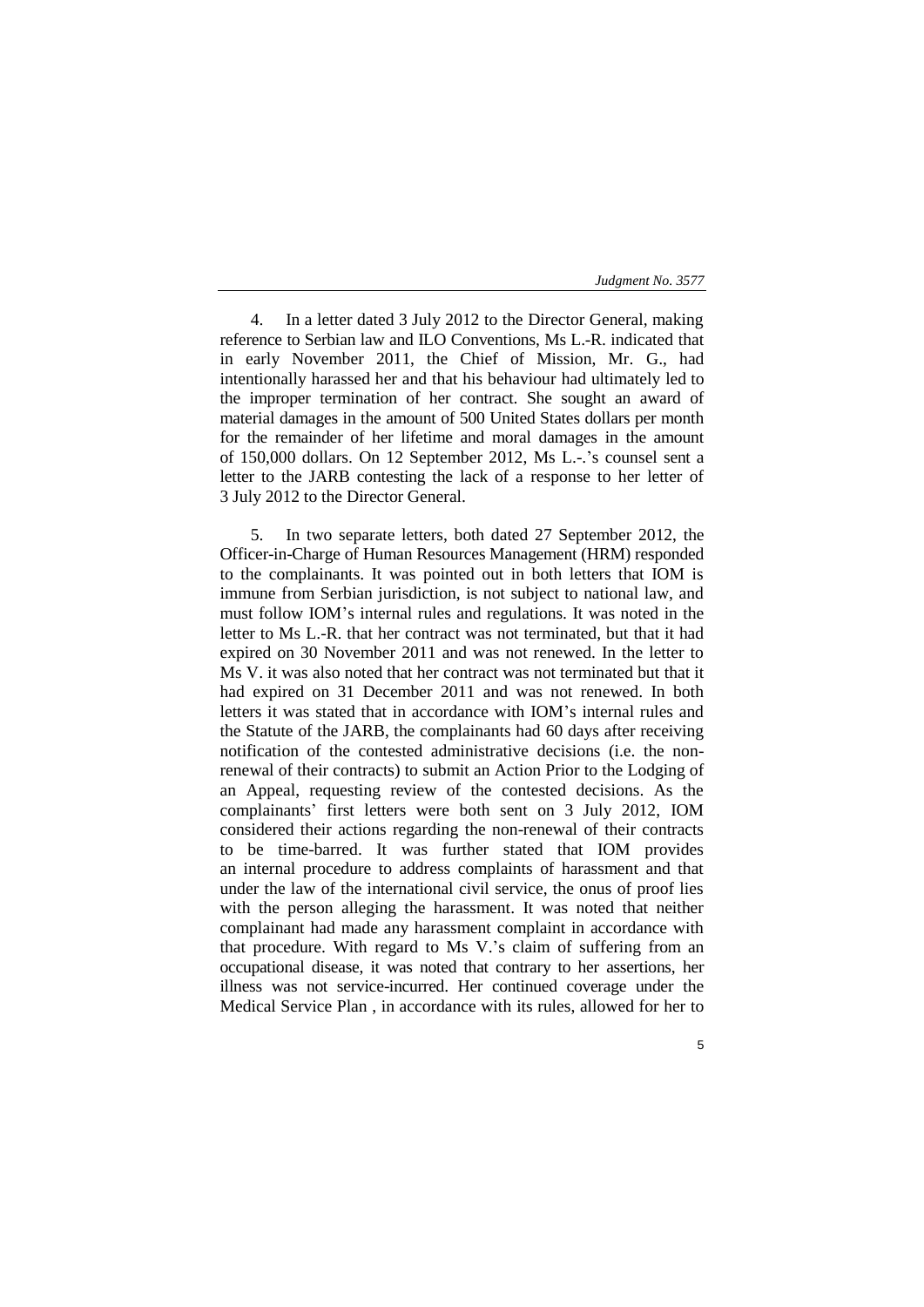benefit from an after service coverage for two years, only for a specific condition which started while she was in active service with IOM and which was not directly attributable to the official duties she had performed on behalf of the Organization.

6. On 26 and 30 November 2012, Ms V. and Ms L.-R. respectively filed their complaints with the Tribunal. They both maintained their requests for awards of moral and material damages, as outlined in their letters of 3 July 2012 (detailed above). IOM primarily requests the Tribunal to dismiss the two complaints as irreceivable pursuant to Article VII, paragraph 1, of the Statute of the Tribunal and, subsidiarily, requests the Tribunal to find the two complaints devoid of merit.

7. Considering the similarity of the two cases in both fact and in law, the Tribunal finds it convenient that they be joined and addressed in a single decision.

8. The complaints are irreceivable. Insofar as the complainants challenge the non-renewal of their contracts, their complaints are time-barred in accordance with paragraph (iv) of Article 4 of Annex D to the applicable Staff Regulations and Staff Rules. According to that Annex, the complainants should have submitted a request for review of the decisions not to renew their contracts within 60 days of the notification of those decisions. Their letters of 3 July 2012, insofar as they challenge the non-renewal of their contracts, are time-barred and those decisions are immune from challenge.

9. With regard to their claims of harassment, the Tribunal points out that the IOM's Official Instruction IN/90 of 22 August 2007 entitled "Policy for a Respectful Working Environment" provides an Informal and a Formal Complaint Procedure to be followed in cases of harassment. If the Informal Complaint Procedure does not result in an informal and rapid resolution of the problem, the staff member must then follow the Formal Complaint Procedure by first notifying the Director of HRM of the details of the situation to be addressed. If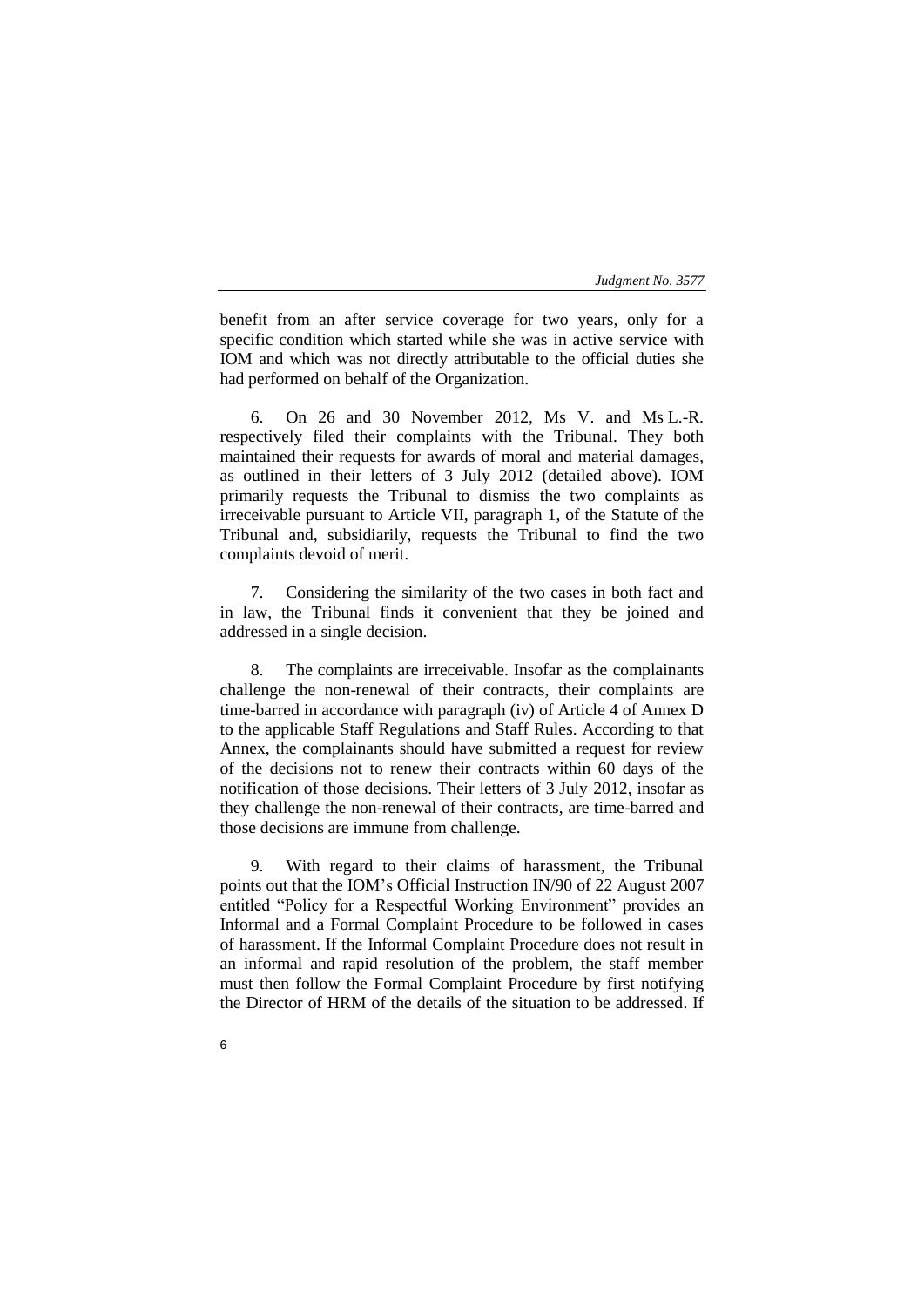the situation is not resolved following whichever means of resolution deemed appropriate by the Director of HRM, including investigation and intervention, the staff member may request a review of the outcome of the procedure and, if necessary, may then bring an appeal before the JARB. After receiving the recommendation of the JARB, the Director General must take a final decision which can, if necessary, then be challenged in accordance with the Statute and the Rules of the Tribunal. Paragraph 23 of Official Instruction IN/90 provides that: "Appeals must be made in compliance with the procedures to be found in the Staff Regulations and Rules Chapter 11 and in particular Annex D. Please Note: the letter to HRM mentioned in paragraph 20 above is not considered as 'Action Prior to the Lodging of an Appeal'." (Original emphasis.) As neither complainant followed the proper procedures, there are no final decisions which can be impugned. Thus, these claims are irreceivable in accordance with Article VII, paragraph 1, of the Statute of the Tribunal. Even if the Tribunal were to consider the letters of 3 July to be proper notifications initiating harassment complaints, the letters of 12 September cannot be considered proper appeals to the JARB as the complainants had not submitted requests for review of the implied rejection of their 3 July letters. In conclusion, the complainants did not follow the procedures which would result in a final administrative decision that could be impugned before the Tribunal.

10. This conclusion should not be taken in any way as detracting from the fact that harassment is a serious issue which can interfere with the well-being of employees and the proper functioning of an international organisation. As such, allegations of harassment must be taken seriously by all parties and addressed in a timely and efficient manner. In the two cases at hand, the complainants, whether through fear of negative consequences or unfamiliarity with the procedures available to staff members, did not avail themselves of the Informal and Formal Complaint Procedures. The seriousness of the allegations presented in the complaints deserved to have been properly addressed. The Tribunal recalls that while an organisation has a duty of care towards its staff to treat allegations of harassment in a timely and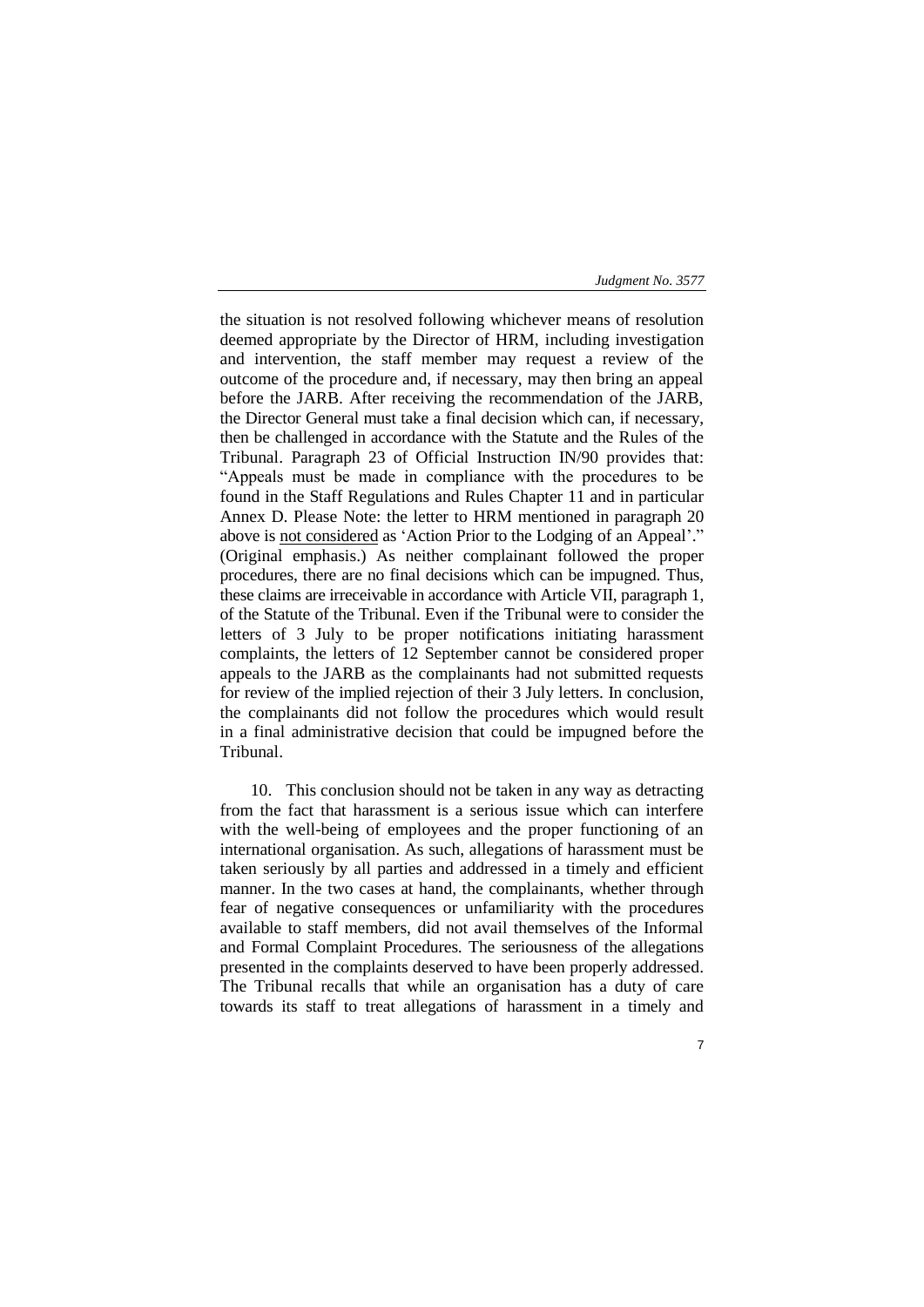efficient manner, so too staff members must pursue their rights through appropriate channels and in accordance with internal rules, regulations, guidelines and policies.

11. Coming to Ms V.'s claim of suffering from an occupational disease, the Tribunal notes the Organization's assertions that its Medical Officer does not consider the complainant's medical condition to be directly attributable to her work with IOM and that the reimbursement of her treatments at the rate of 90 per cent was made in accordance with the Medical Service Plan for non-occupational illnesses and accidents. Furthermore, her continued coverage for two years post-service was also in accordance with the provisions for nonoccupational illnesses. The Tribunal also notes that the complainant did not contest the classification of her illness as being nonoccupational, nor did she challenge the reimbursement of her expenses at a rate of 90 per cent (occupational accidents and illnesses being reimbursed at 100 per cent) within the time limits set out in the relevant regulations and rules. Thus, those decisions are now immune from challenge and her claim is irreceivable as time-barred. Even if the complainant were asserting that she had become aware that her illness should be considered an occupational disease just before sending the 3 July letter, she had to follow the proper procedure from that point forward for requesting a review of the decision not to consider her illness as an occupational disease, and subsequently continue with a proper internal appeal in order to receive a final administrative decision which could be impugned before the Tribunal.

12. In light of the above, the present two complaints are irreceivable and must be dismissed in their entirety.

## DECISION

For the above reasons,

The complaints are dismissed.